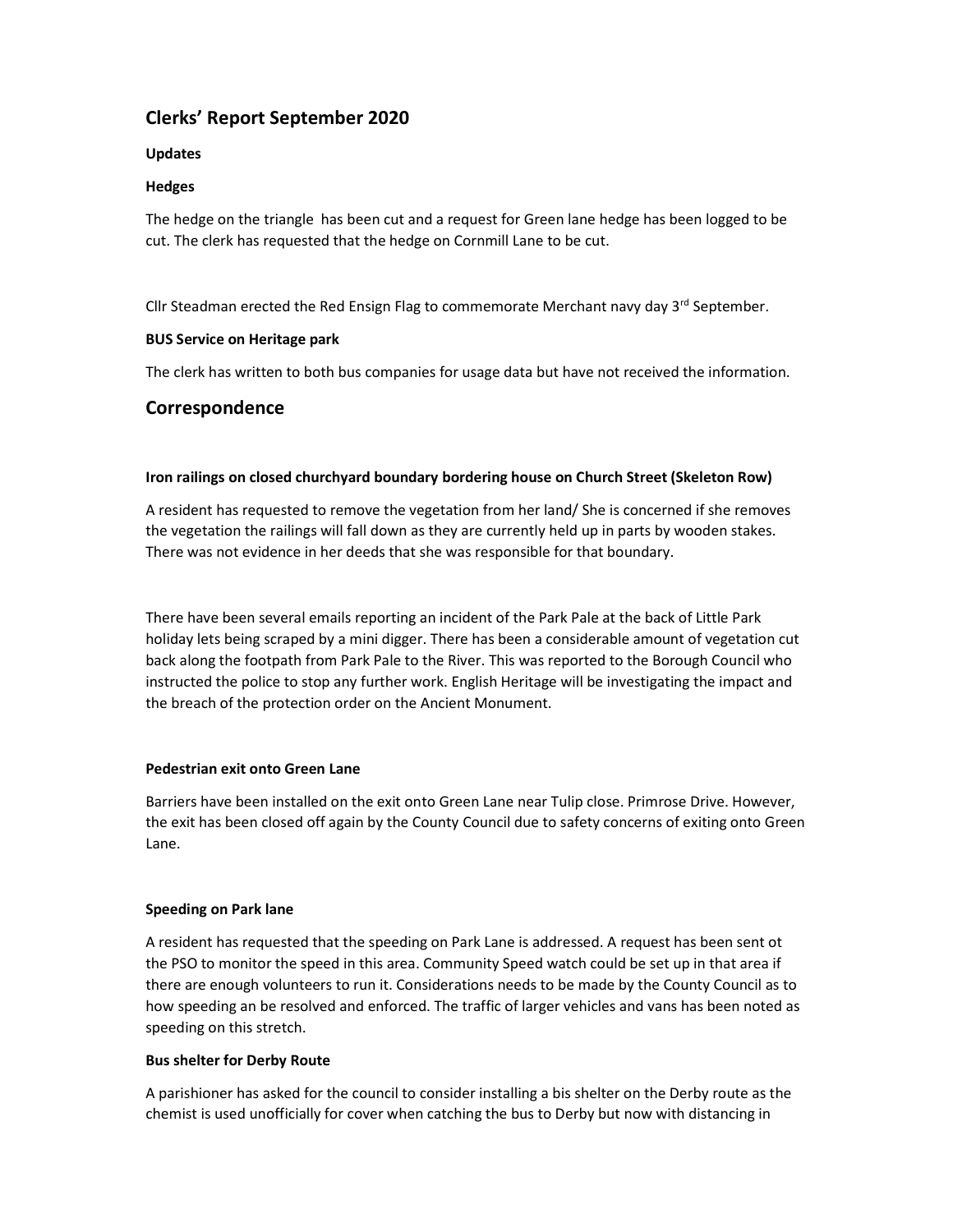place. It is not ideal. There is limited room on the High Street to accommodate a bus shelter, this will need further investigation and will be added to a future agenda,

#### Councillor training

The following courses are available online for councillors to attend.

Clerks The Knowledge  $-2$  session course on  $5<sup>th</sup>$  and  $19<sup>th</sup>$  October 9.30-1pm £50

Be a Better Councillor – 2 session course on 21<sup>st</sup> October and 18<sup>th</sup> November 9.30-1pm £50

Explore Chairmanship – 2 session course on  $27<sup>th</sup>$  October and  $10<sup>th</sup>$  November 9.30-1pm £50

Councillor Fundamentals  $-27$ <sup>th</sup> October 6.30-8.30pm £25

In addition we are launching the following specific skills courses:

How to generate funding and write more successful bids  $-8<sup>th</sup>$  October 10am -12.30pm £25

Managing Events and H&S Basics  $-10<sup>th</sup>$  November 10am  $-12.30$ pm £25

Internal Audit in Parish and Town Councils  $-19<sup>th</sup>$  November 7-9pm £25

#### To Consider a skate park

The council have received several requests to consider the installation of a skate/ pump park.

There are some good examples in Hilton and Findern of the facility. Ut is a good way of encouraging physical activity.. The teen area at the mill is getting quite run down and equipment is not as usable as it was when it was installed. This could be a potential area for this facility as there is room at the back of that rea to accommodate this. This proposal needs to be put to the Borough Council to consider.

#### Clerks pay

A notice has been received regarding the NALC pay award it is proposed from  $1<sup>st</sup>$  April2020 that the clerk's salary increase would be from £14.50 per hour to £14.90. The PayScale is point 24.

#### Ferrers Avenue Boundary

#### Ferrers Ave Boundary quotes

Ferrers Av playing fields Dig out and remove the existing earth bridge. Supply and plant hawthorn whips in the 2 gaps as discussed (three rows), cane and rabbit guard the thorns.